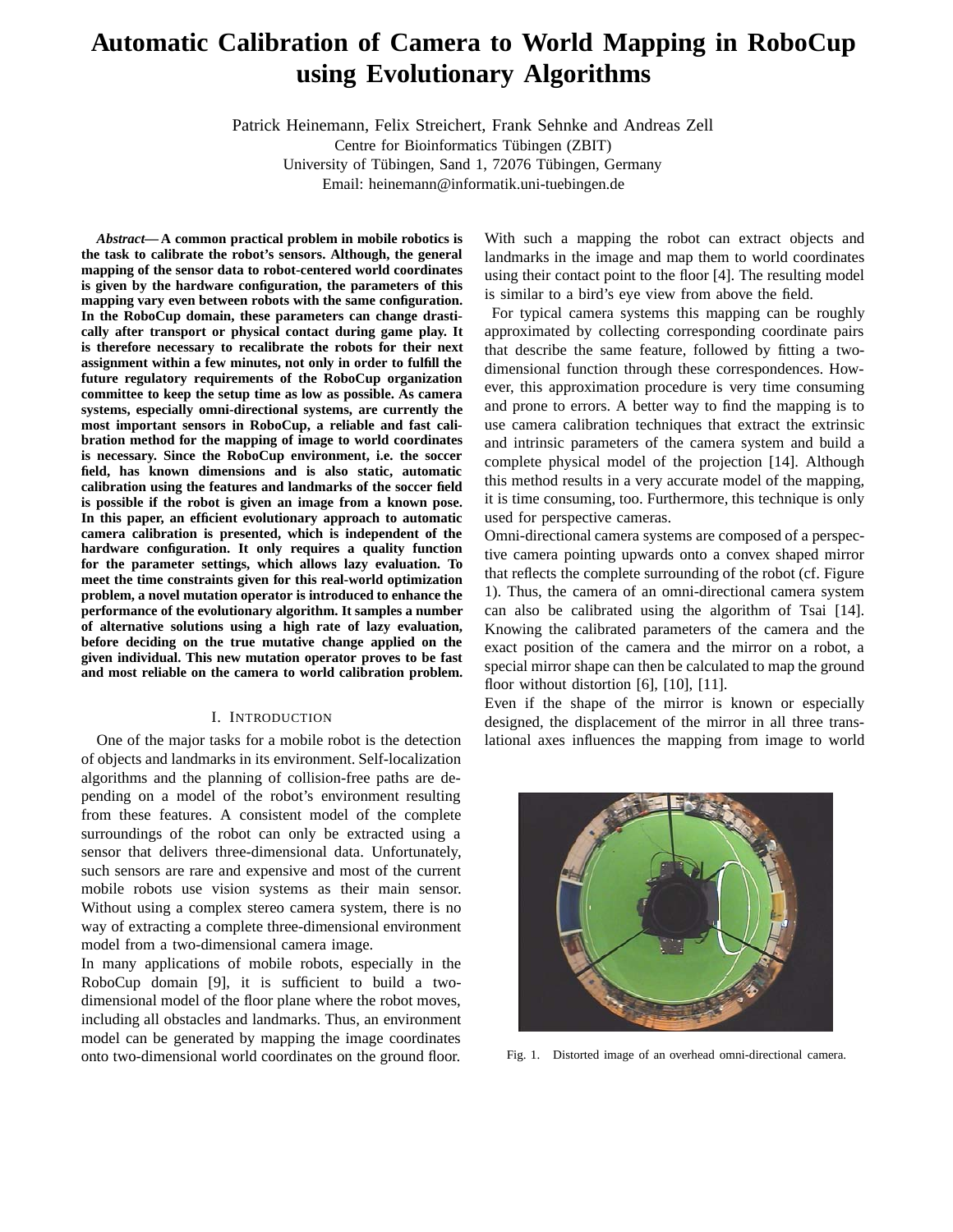

Fig. 2. All extracted white points from the camera image given in Fig. 1.

coordinates, too. However, after transport or maintenance of the robot these parameters change, often resulting in a wrong mapping. Then, a time-consuming recalibration or readjustment of the camera system is required using these approaches. Therefore, a calibration method is needed, that is able to automatically estimate the parameters of the vision system in short time. Especially RoboCup robots must recalibrate their cameras in-between their games, as a consequence of physical contact to other robots during a match.

In this paper we present an approach to automatic calibration of the camera to world mapping using an image taken by the omni-directional camera system of a RoboCup robot located at a predefined position on the field. In contrast to the semi-automatic method presented in [1] which uses a special reference pattern as feature input, our approach is based on the landmarks and features that are already contained in the robot's environment.

We address this automatic camera calibration problem by means of evolutionary algorithms, because they incorporate significant advantages for the given optimization problem. On the one hand, evolutionary algorithms are global optimization approaches, able to deal with multi-modal fitness functions. On the other hand, they allow problem specific extensions to fit the optimization algorithm to the problem at hand. Both features are utilized in this paper, resulting in a feasible algorithm for the given time constrained real-world optimization problem of camera to world calibration.

The following section gives an introduction to the camera to world coordinates calibration problem. Then, the applied evolutionary algorithms are outlined in Sec. III, which also introduces the novel mutation operator based on lazy evaluation using multiple mutant alternatives. Sec. IV introduces the hardware and the field settings used for the experiments in Sec. V where the optimization problem is applied to a real RoboCup robot. Finally, Sec. VI gives our conclusions on the results obtained.

#### II. CAMERA TO WORLD COORDINATES MAPPING

Depending on the hardware configuration, the camera to world coordinate mapping functions can be very different. In the context of RoboCup, cameras pointing upwards into a convex mirror have become a common hardware configuration. The resulting image of such an omni-directional camera system is a distorted bird's eye view of the environment, see Fig. 1. One advantage of omni-directional camera systems in the context of image to world mapping is the radial symmetry of the system. Instead of a two-dimensional mapping

$$
d: \mathbb{N}^2 \mapsto \mathbb{R}^2, (r_i, \phi_i) \to (r_w, \phi_w) \tag{1}
$$

of polar image coordinates  $(r_i, \phi_i)$  originating in the center of the image to robot centered world coordinates  $(r_w, \phi_w)$ , this symmetry simplifies the mapping to a one-dimensional mapping of the radius

$$
d: \ \mathbb{N} \mapsto \mathbb{R}, \ r_i \to r_w, \tag{2}
$$

as the angle  $\phi$  is not changed from image to world coordinates in such a system. Preliminary experiments showed, that the quality of the mapping does not change significantly when using a one-dimensional mapping function instead of a two-dimensional. Even if the optical axis of the camera and the symmetry axis of the mirror are not collinear, a one-dimensional mapping function gives good results, if this displacement is a parameter of the function  $d$ .

A suitable mapping between image coordinates and robotcentered world coordinates is evaluated by comparing the resulting mapping of a number of reference points to their true coordinates. This can be done by placing the robot in the center of a checker board grid of known dimensions for calibration. Due to the reduced time for preparation in a tournament, this is no longer possible. But the known dimensions of the soccer field can be used as reference grid instead of an artificial grid, if the robot is given his correct position for calibration. This approach allows an onsite camera calibration for RoboCup robots.

Unfortunately, such a scenario limits the application of classic approaches for two reasons: First, in this on-site calibration, the reference points (i.e. the white points, see Fig. 2) are not evenly distributed over a wide range of distances, thus leaving too few intermediate points for linear interpolation methods. Secondly, due to the limited amount of reference points, noise has a significant effect on the results of more sophisticated methods like B-splines, which are likely to be subject to over-fitting. Therefore, we decided to map the image coordinates onto world coordinates using following parameterized mapping function:

$$
d(x,r) = (x_0 \cdot e^{x_1 + x_2 r^2} + x_3 \cdot r^2 + x_4 \cdot r + x_5) \cdot x_6, \quad (3)
$$

with  $r$  being a function that is used to correct the offset of the symmetry axis of the mirror to the optical axis as follows:

$$
r(x,(r_i,\phi_i)) = \sqrt{(x_7 - r_i \cos \phi_i)^2 + (x_8 - r_i \sin \phi_i)^2}.
$$
 (4)

The mapping function given in Equ. 3 is mainly influenced by a polynomial term. However, as the mapping of the omnidirectional camera system includes the horizon, we decided to approximate the infinite slope of the real mapping function through an exponential term. This results in a decision vector  $x$  of nine parameters, which are to be optimized.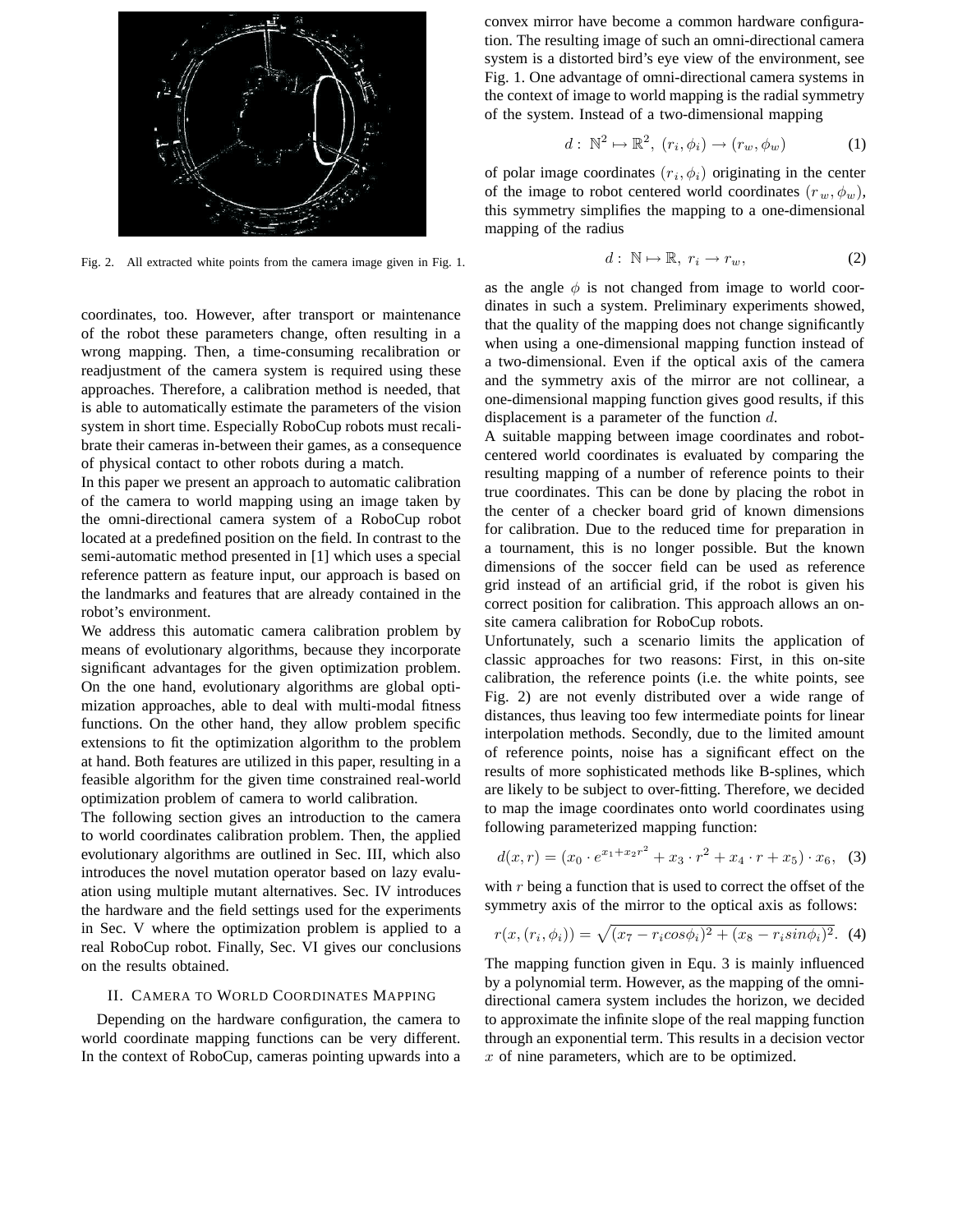To validate that a pixel  $p = (r_i, \phi_i)$  observed in the camera image corresponds to a white field line, it is transformed into world coordinates  $(d(x, r), \phi_i)$  and it is checked whether or not  $(d(x, r), \phi_i)$  is white in the model of the soccer field:

$$
C(p) = \begin{cases} 1 & \text{: if point } M(d(x,r), \phi_i) \text{ is white} \\ 0 & \text{: else.} \end{cases}
$$
 (5)

For all white pixels  $\{p_n = (r_{i,n}, \phi_{i,n}) \mid n \in [1 \dots N]\},\$ which are below an artificial horizon given by  $d(x, r_n)$  <  $d_{max}$  this check has to be performed, resulting in the fitness function:

$$
f(x) = \frac{\sum_{n=0}^{N} r_{i,n}}{\sum_{n=0}^{N} (r_{i,n} \cdot C(p_n))} - \delta.
$$
 (6)

Weighting  $C$  with  $r_{i,n}$  is necessary, because close white points are typically overrepresented in a reference image. This fitness function is to be minimized and converges to negative fitness values. The additional constant  $\delta$  has been introduced to give suitable selection pressure for the particle filter approach and remained in the fitness function ever since. However, it has no negative effect on the other optimization algorithms. For the experiments presented in this paper a value of  $\delta = 8$  was chosen.

Although there are up to 50,000 white points in a given reference image, not all these points need to be tested. This is exploited using lazy evaluation [5], which reduces the execution time, but also introduces noise into the fitness function. A lazy evaluation of  $L = 10\%$  results in randomly chosing only 5, 000 white points for testing. This subsampling extremely reduces the computational load. Throughout this paper, the amount of lazy evaluation is given as  $L$  where it is applied. Please note, that although the optimization is recorded over the number of fitness evaluations, an individual evaluated using lazy evaluation requires only a fraction of the time for a full fitness evaluation.

#### III. THE OPTIMIZATION ALGORITHMS

To solve the given real-world optimization problem we applied three different optimization algorithms: a generational genetic algorithm (GA) [7], an evolution strategy (ES) [12] and a particle filter approach (PF) [2]. The GA was a generational real-valued GA using a real-valued vector as genotype and applying non-isotropic self-adaption mutation [12] and a discrete real-valued one-point crossover with  $p_m = 1.0$  and  $p_c = 0.5$ . The GA used an elite group size of one and tournament selection for parent selection with a tournament group size of 4.

The ES applied the same mutation and crossover operators and parameters, but was based on a  $(\mu, \lambda)$ -strategy using greedy best selection for environmental selection, i.e. down selecting from  $\lambda$  to  $\mu$ , and random parent selection. Due to the comma-selection the ES had no elite population.

The PF approach we applied, used mutation only and a particle wheel selection method to select the parents. This particle wheel selection method resembles the probabilistic roulette-wheel selection, but uses as many equidistant pointers as individuals that are to be selected. This way random

fluctuations in the composition of the selected individuals are reduced, but its selection pressure depends on the range of the fitness values, thus the additional constant in Equ. 6. The non-isotropic self-adaption mutation operator uses one parameter  $\sigma$  to control the mutation steps size:

$$
\sigma' = \sigma \cdot e^{\tau \cdot N(0,1)} \tag{7a}
$$

$$
x_i' = x_i + \sigma' \cdot N_i(0, 1). \tag{7b}
$$

For the following experiments we used a value of  $\tau =$ 0.15 and due to the implementation given in JavaEvA [13] this mutation operator acted on a normalized search space. Because  $\sigma$  is subject to mutation and indirect selection, it is able to self-adapt to the local properties of the search space. Still, the initial value  $\sigma_{init}$  is an important parameter, since a small value for  $\sigma_{init}$  may enhance fast convergence, while a larger value for  $\sigma_{init}$  enables the optimizer to escape local optima in the initial phase of the optimization process.

## *A. The Lazy Particle Mutation Operator*

A novel mutation operator is introduced in this paper, which combines features of the self-adaptive mutation operators of real-valued ES and the search strategy of particle filters. This *lazy particle mutation operator* works as follows: Instead of generating just one solution alternative  $x'$ , it generates  $p$  solution alternatives  $x^i$  (particles) according to Equ. 7 and evaluates these alternatives taking the full advantage of lazy evaluation. Then the lazy particle mutation operator choses the best mutant  $x'^*$  as true mutation, which is then allowed to enter the traditional evolutionary cycle.

The lazy particle mutation operator is in the following referred to as  $(l, p)$ -mutation, l giving the amount of local lazy evaluation for the particles and  $p$  giving the number of particles used. This lazy particle mutation operator could also be interpreted as using a local model of the search space, which relates the lazy particle mutation operator to model-assisted evolutionary algorithms [8]. The local model built for the lazy particle mutation operator could be considered a simple nearest neighbor model based on the lazily evaluated particles, which is thus quite unreliable due to noise. Building a more sophisticated model of the search space is an interesting alternative, which might counter the effect of noise. However, the time constraints of this real-world optimization problem prevented any extension in that direction.

# IV. HARDWARE AND FIELD SETTINGS USED FOR THE EXPERIMENTS

Three types of robots were used for the following experiments, two generations of robots of our Attempto Tübingen Robot Soccer Team and one robot of the Mostly Harmless RoboCup team. All robots are equipped with an omnidirectional camera system consisting of a perspective camera pointing upwards to a convex mirror. Robot I is from our previous RoboCup team and has a standard 25fps camera with a resolution of  $768 \times 576$  pixels and 5bit resolution per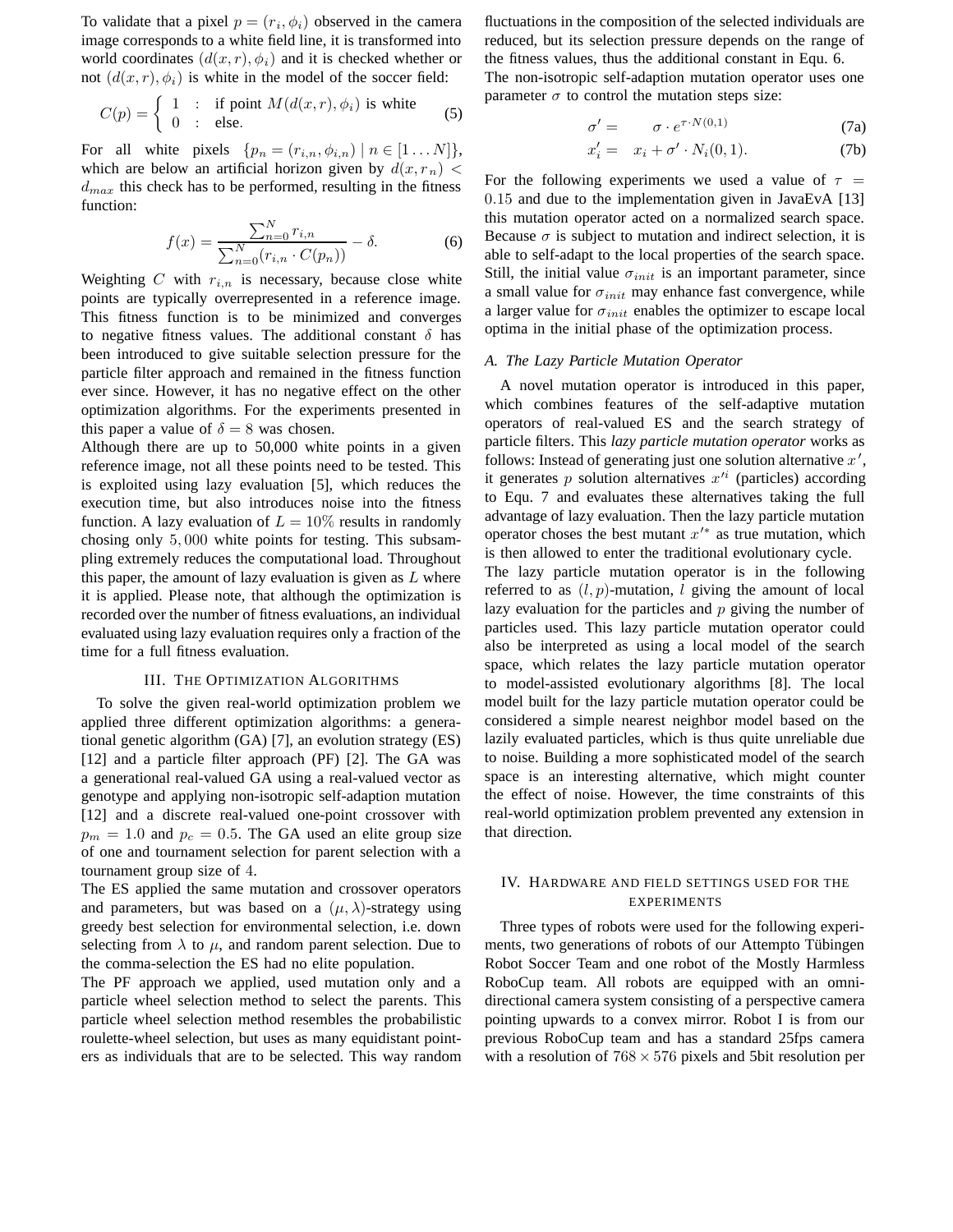

Fig. 3. GA, ES and PF on the camera to world calibration problem using either random initialization or initialization based on previous parameters.

color channel. Robot II of our new team is equipped with a 50fps,  $580 \times 580$  pixel camera with 8bit resolution per color channel. Robot III is a robot of the Mostly Harmless team and is equipped with a camera comparable to that of robot II but has a different mirror. In addition to the three different robots and camera systems, we also tested the algorithm on different RoboCup fields. The first one (field I) is a training field of the Mostly Harmless team of size  $6 \times 5m^2$ , which is not large enough to fulfill the requirements of current RoboCup fields. For the second and third setting, images from the RoboCup World Cup 2004 at Lisbon (field II) and from the RoboCup German Open 2005 at Paderborn (field III) with a field size of  $12 \times 8m^2$  were used.

## V. EXPERIMENTAL RESULTS

The performance of the algorithm is demonstrated using an exemplary image taken by robot I on field II, which was to be mapped onto the standard RoboCup tournament field. The final solution, however, is shown to be applicable to several hardware and field configurations.

Preliminary experiments indicated that the two parallel lines of the penalty area and the goal line introduced a very deceptive local optimum. Especially, if the initial slope of the mapping function in Equ. 3 is too high, the goal line is often mapped onto the penalty base line, introducing a deceptive local optimum. Therefore, the penalty base line was initially not included in the fitness function, but was introduced after about 2/3 of the fitness evaluations, which causes a small step in the fitness plots.

For the given optimization problem the range of the decision variables was:  $x_0 = [20; 25]$ ,  $x_1 = [-10; -2]$ ,  $x_2 =$ [60; 100],  $x_3 = [1; 25]$ ,  $x_4 = [30; 70]$ ,  $x_5 = [-1; 1]$ ,  $x_6 =$ [0.05; 0.3],  $x_7 = [-0.02; 0.02]$ , and  $x_8 = [-0.02; 0.02]$ .

To give statistically sound results for each algorithm setting, the results were averaged over 100 multi-runs and 2,500 fitness evaluations, if not mentioned otherwise. Additionally, for some experimental results not only the mean fitness, but also the standard deviation, the extreme values of the fitness values and the 95%-confidence interval of the mean are given.

# *A. Initial Results*

In an initial set of experiments using only 20 multi-runs for 12,500 fitness evaluations we compared the GA and the PF approach with a population size of 50 to a  $(2, 50)$ -ES using  $\sigma_{init} = 0.02$  on the camera to world calibration problem. Fig. 3 compares the performance of the three algorithms without and with problem specific initialization based on the most recent parameters of the mapping function. This initialization is based on the assumption that the change in the parameters due to transport or repairs of the robot are likely to be minor. This is because neither the curvature of the mirror nor will the overall distance between the camera and the mirror will change dramatically for these events.

Indeed the results given in Fig. 3 confirm this assumption. The arbitrary initialization performs worse and is unable to equal the performance of the most recent parameter setting. Using the most recent parameter setting as initial solution on the other hand enables the optimization algorithms to improve the given initial solution significantly and reliably. Experiments also illustrated the practical need for recalibration of the camera to world mapping after transport or repair. However, the best solutions obtained by the randomly initialized populations are significantly better than the ones obtained using the most recent parameters as initial values. Thus, the optimization problem is likely to be multi-modal. And because we decided to keep the problem specific initialization, we needed to make the optimization algorithm less prone to premature convergence.

Therefore, the first parameter we investigated was the population size or the ES parameter  $\lambda$ , respectively. But since the previous experiments proved to be too time consuming for the given application, we introduced  $L = 10\%$  for lazy evaluation at this point. A more detailed discussion of the effect of lazy evaluation is given in Sec. V-B. Fig. 4 shows that the population size is an important parameter and too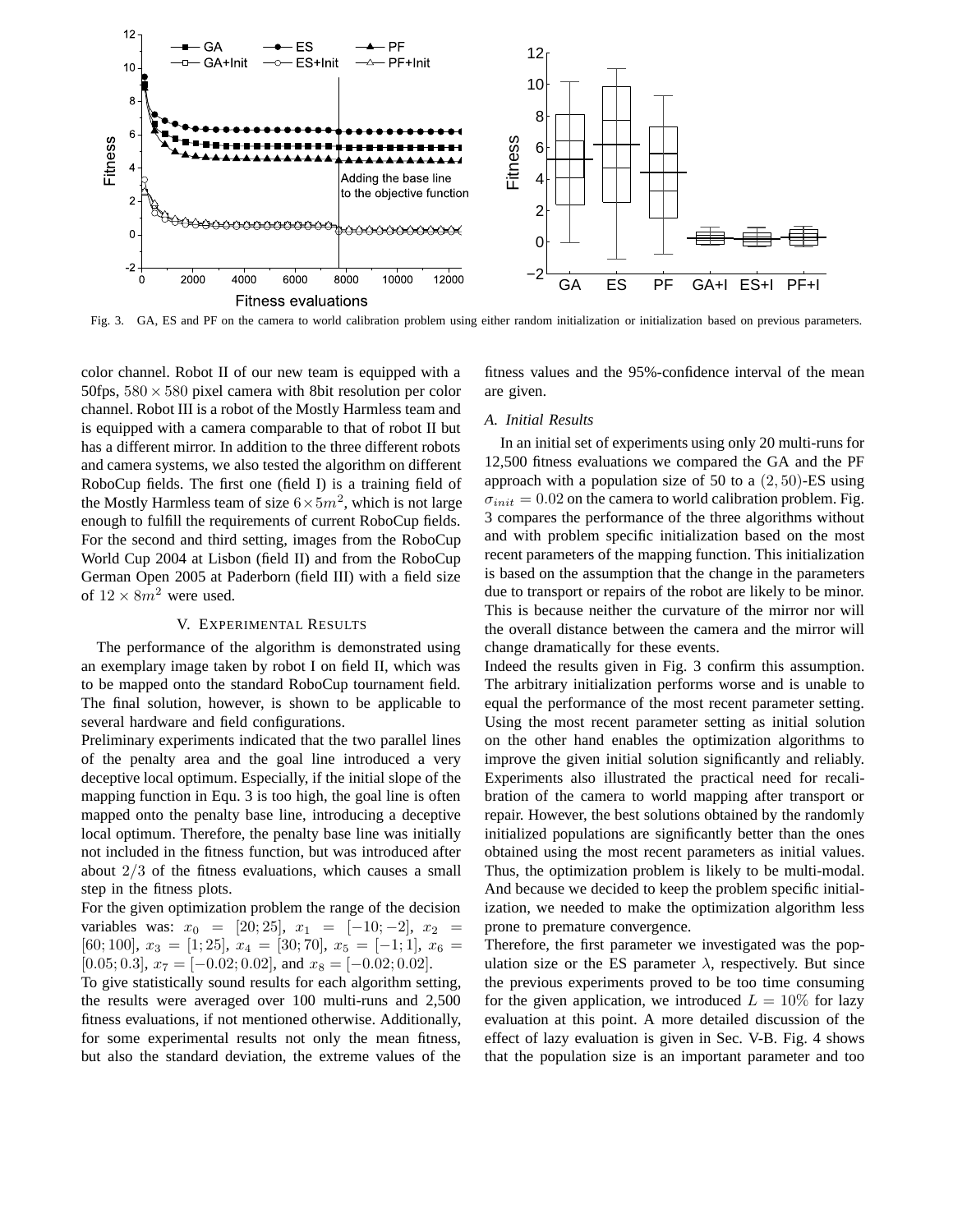

Fig. 4. Population size for GA, ES and PF using  $\sigma_{init} = 0.02$ ,  $L = 10\%$ .



 $-1.5$   $2$  5 10 20 40 −1 −0.5  $\Omega$ μ Fitness

Fig. 5. Effect of  $\mu$  on the ( $\mu$ , 400)-ES using  $\sigma_{init} = 0.2$ ,  $L = 10\%$ .



Fig. 6. Impact of lazy evaluation  $L$  on the  $(5, 400)$ -ES using the nonisotropic mutation with  $\sigma_{init} = 0.2$ .

small population sizes lead to premature convergence, while too large population sizes reduce the speed of convergence. Based on these experiments, we have chosen the  $(\mu, \lambda)$ -ES and  $\lambda = 400$  for the following experiments.

The results indicate that the optimization problem at hand is truly multi-modal, thus we evaluated the effect of  $\mu$  on the  $(\mu, 400)$ -ES and also raised  $\sigma_{init} = 0.2$  to enable the ES to escape local optima in the initial optimization phase. Fig. 5 shows that the ES with increased  $\sigma_{init}$  performs significantly better and that  $\mu > 2$  is sufficient to reduce the chance of premature convergence significantly. Therefore, we decided to use a  $(5, 400)$ -ES and  $\sigma_{init} = 0.2$  from now on.

## *B. The Effect of Lazy Evaluation*

Since the optimization problem allows lazy evaluation and the time constraint is important, we decided to evaluate the effect of lazy evaluation on the camera to world calibration problem based on the  $(5, 400)$ -ES. Fig. 6 shows that lazy evaluation is able to increase the speed of convergence

Fig. 7. Comparing the non-isotropic to the non-isotropic lazy particle mutation using (5, 400)-ES,  $\sigma_{init} = 0.2$ , and  $L = 10\%$ .

significantly. Using  $L < 5\%$  enables the ES to converge to sub-zero fitness values within only 500 fitness evaluation equivalents. Unfortunately, for  $L < 5\%$  the optimization algorithms is also subject to limited convergence due to the noise introduced by lazy evaluation.

Therefore, we are faced with the dilemma of having a reliable calibration algorithm, which is too slow for a practical application, or having a fast but unreliable calibration algorithm. We were able to address this dilemma by introducing the novel lazy particle mutation operator.

#### *C. The New Mutation Operator*

Although there is a clear positive effect of global lazy evaluation, there is also a severe limitation. Lazy evaluation introduces noise to the fitness function, which can limit the ability of the ES to converge to the true optimum. Thus, instead of increasing the global lazy evaluation  $L$  to values smaller than 10%, we applied the new lazy particle mutation operator.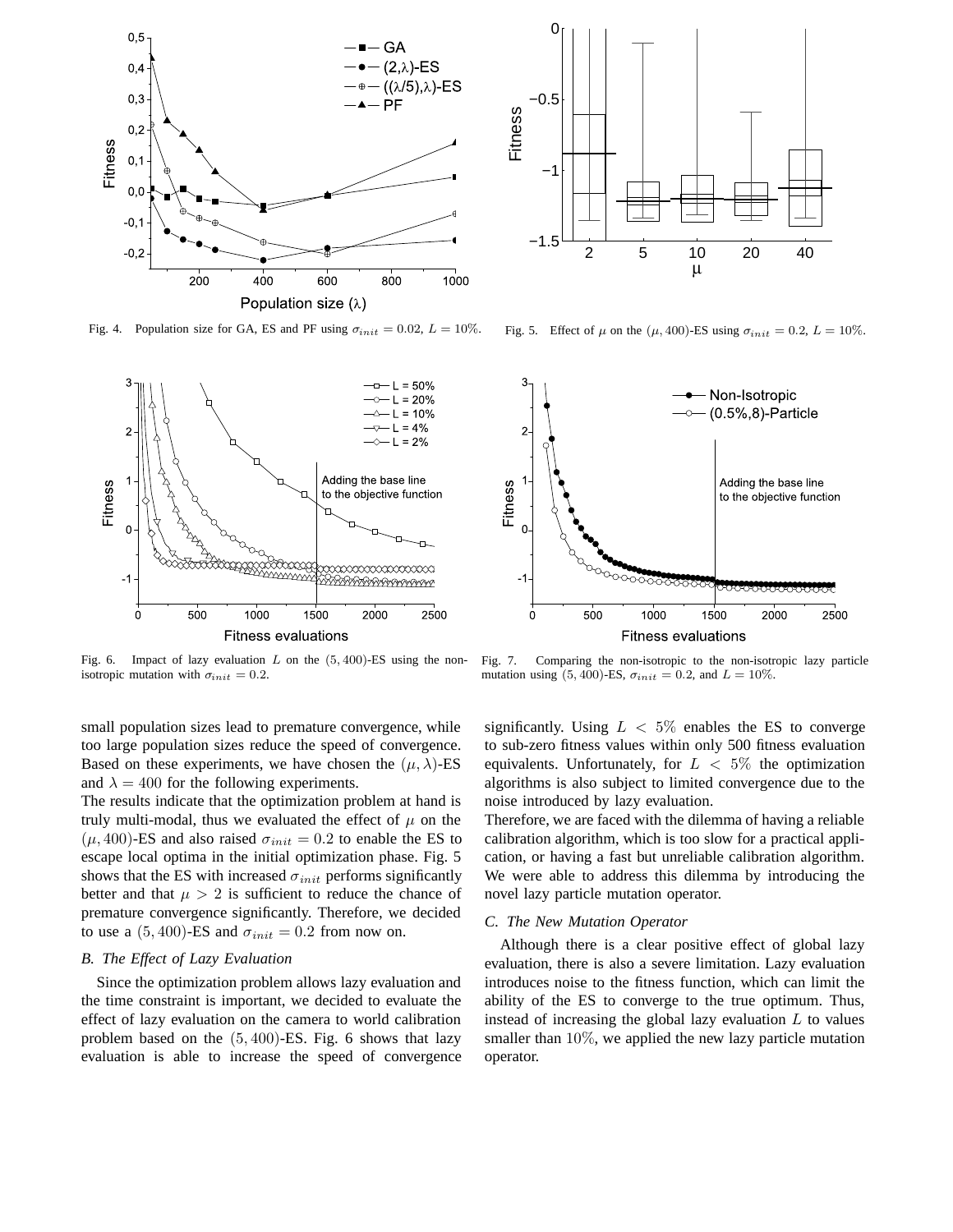

Fig. 8. Grid search on the parameters l and p using a  $(2, 100)$ -ES,  $\sigma_{init} =$ 0.2, and  $L = 10\%$ . Optimal parameters are  $p > 32$  and  $l = 0.125\%$  or  $p = 16$  and  $l = 2\%$ .

Due to its local sampling technique based on a high amount of lazy evaluation  $l \ll 10\%$ , it is able to search more efficiently and escape local optima, because of the multiple mutation candidates evaluated. At the same time the resulting mutant is only subject to a limited amount of noise, because the global lazy evaluation  $L$  for the true fitness function evaluation is larger than the local lazy evaluation factor  $l$ for evaluating the particles.

See Fig. 7 for an initial experimental result using a  $(5, 400)$ -ES with  $\sigma_{init} = 0.2$ , and  $L = 10\%$  comparing the standard mutation to the  $(0.5\%, 8)$ -lazy particle mutation operator. The lazy particle mutation operator converges significantly faster in the initial optimization phase, is less prone to premature convergence to local optima and converges to better solutions in the long run.

Even within the first two generations the ES using the lazy particle mutation operator outperforms the standard mutation. Please note, that the fitness plot starts after the first generation has been evaluated and mutated and the next generation has been selected. Thus, the different start values in Fig. 7 for the ES with and without lazy particle evaluation result from the logging mechanism in JavaEvA and not from different initial populations.

The more efficient lazy particle mutation operator and the fact that this mutation operator is less prone to premature convergence allowed us to apply a more greedy (2, 100)-ES, which has proven to be infeasible for the standard mutation operator, see Fig. 4 and Fig. 5.

The new parameters  $l$  and  $p$  introduced by the new lazy particle mutation operator are now subject to a detailed grid search. For this experiment a (2, 100)-ES is used with 2,500 fitness evaluations using  $\sigma_{init} = 0.2$  and  $L = 10\%$ , while varying l from  $0.125\%$  to  $2.0\%$  and p from 2 to 128.

Fig. 8 illustrates that the performance of the lazy particle mutation operator decreases with decreasing number of particles regardless of the amount of lazy evaluation applied



Fig. 9. Comparing the standard ES to an ES with static and dynamic lazy particle mutation using  $\sigma_{init} = 0.2$ , and  $L = 10\%$ .

and proves thus the general concept of the lazy particle mutation operator. This experiment also shows that too many particles with reduced lazy evaluation cause the optimization algorithms to become too slow to finish successfully within 2,500 fitness evaluations. Additionally, Fig. 8 shows that there are two configurations where the lazy particle mutation operator is successful:

- Higher lazy evaluation  $l < 0.5\%$  and many particles.
- Lower lazy evaluation  $l \geq 0.5\%$  using fewer particles.

Both parameters seem to be correlated and point to two different effects of the lazy particle mutation operator.

First, a high number of particles and much lazy evaluation allows the lazy evaluation operator to increase the initial convergence rate and to reduce the chances of premature convergence to a local optimum in the initial optimization phase. At the same time it can impair the final convergence phase due to the noise that affects the mutants generated. Secondly, a medium number of particles with less lazy evaluation still improves the initial convergences phase to some extent, but at the same time converges more successfully to the optimum in the final optimization phase.

In this final phase of convergence, i.e. when the optimization has escaped all local optima and has reached the basin of attraction of the global optimum, a localized search with less noise is more suited to identify the correct parameters than a global noisy search strategy. This effect has also been described by Fernàndez et al. [3]. In their paper they reduced the population size of a GA gradually to move from a global search to a local search to save computational resources.

Due to the given time constraints, we applied the same strategy to gradually move from global search to local search during the optimization process. But instead of changing the population size, we moved from higher lazy evaluation  $l \, < \, 0.5\%$  and many particles to lower lazy evaluation and no particles. For this experiment the number of fitness evaluations was further reduced to 1,000 evaluations per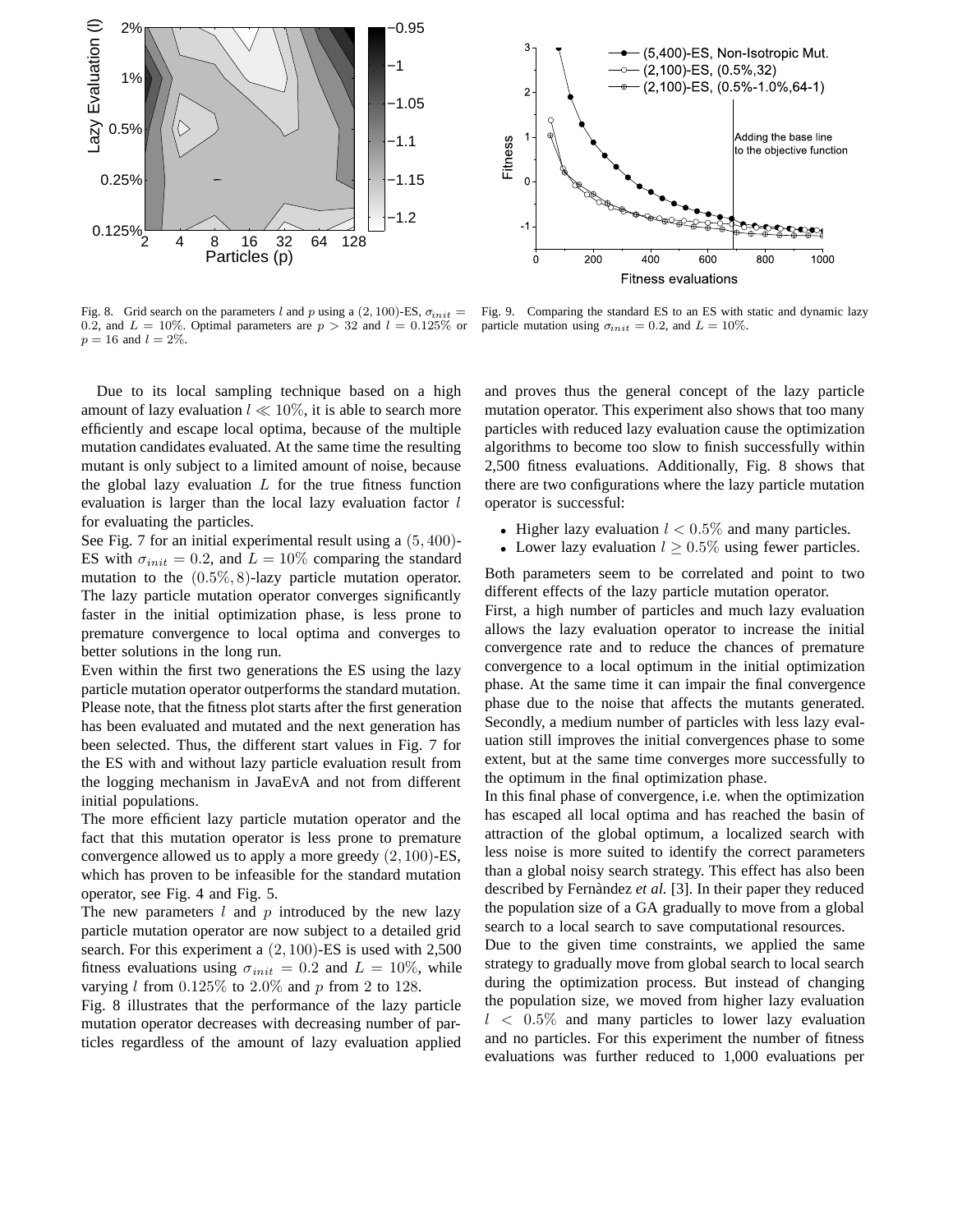



Fig. 10. Example image of robot II on field III (left) and the correctly transformed image (right) after automatic calibration performed within 10-20 seconds using a C++ implementation of the proposed optimization algorithm on an Athlon XP 2400+.



Fig. 11. Example image of robot III on field I (left) and the correctly transformed image (right) after automatic calibration performed within 10-20 seconds using a C++ implementation of the proposed optimization algorithm on an Athlon XP 2400+.

optimization run, to reflect the real-world time constraint for the given application. We compared the standard (5, 400)-ES to a  $(2, 100)$ -ES using either static  $(0.5\%, 32)$ -lazy particle mutation or dynamic  $(0.5\% - 1.0\%, 64 - 1)$ -lazy particle mutation. The dynamic lazy particle mutation operator changed the parameters  $l$  and  $p$  linearly each generation to move from the initial values  $l_s = 0.5\%$  and  $p_s = 64$  to the final values  $l_f = 1.0\%$  and  $p_f = 1$ . The final values of the dynamic lazy particle mutation actually give the standard mutation operator, because there is only one particle. All algorithms used  $\sigma_{init} = 0.2$ , and  $L = 10\%$ .

Fig. 9 shows that both the static and the dynamic lazy particle mutation ES approaches outperform the standard ES in the initial optimization phase. Both approaches using the lazy particle mutation converge faster and are at the same time less prone to premature convergence. However, the standard ES is able to equal the performance of the static lazy particle mutation ES in the final phase of the optimization process, because the static lazy particle mutation operators introduces too much noise to allow an efficient local search in the final optimization phase. This is not the case for the dynamic lazy particle mutation operator. Here the final convergence phase is not impaired due to noise, therefore it is able to converge smoothly to very good solutions. Fig. 10 and Fig. 11 show

the results of the algorithm when applied to different types of robot hardware.

# VI. CONCLUSIONS

Because of the practical need for an on-site automatic camera to world calibration algorithm for RoboCup tournaments, we have evaluated the application of evolutionary algorithms. Unfortunately, the traditional evolutionary approaches proved to be to slow, unreliable and too time consuming for the given real-world parameterization problem. Even utilizing lazy evaluation the performance of the standard approaches was not sufficient. Therefore, we have developed a novel mutation operator called the lazy particle mutation, which allows us to meet the time constraints.

This new mutation operator utilizes lazy evaluation and the idea of multiple sample points from particle filters to find the most suitable mutation candidate as resulting mutant. The  $(l, p)$ -lazy particle mutation operator generates p mutation candidates, evaluating each candidate with  $l\%$  of lazy evaluation and choosing the best mutation candidate as final mutant. The lazy evaluation of multiple mutation candidates gives a very simple model of the local search space and thus resembles concepts developed in the field of model-assisted EA approaches. However, the simple strategy of the lazy